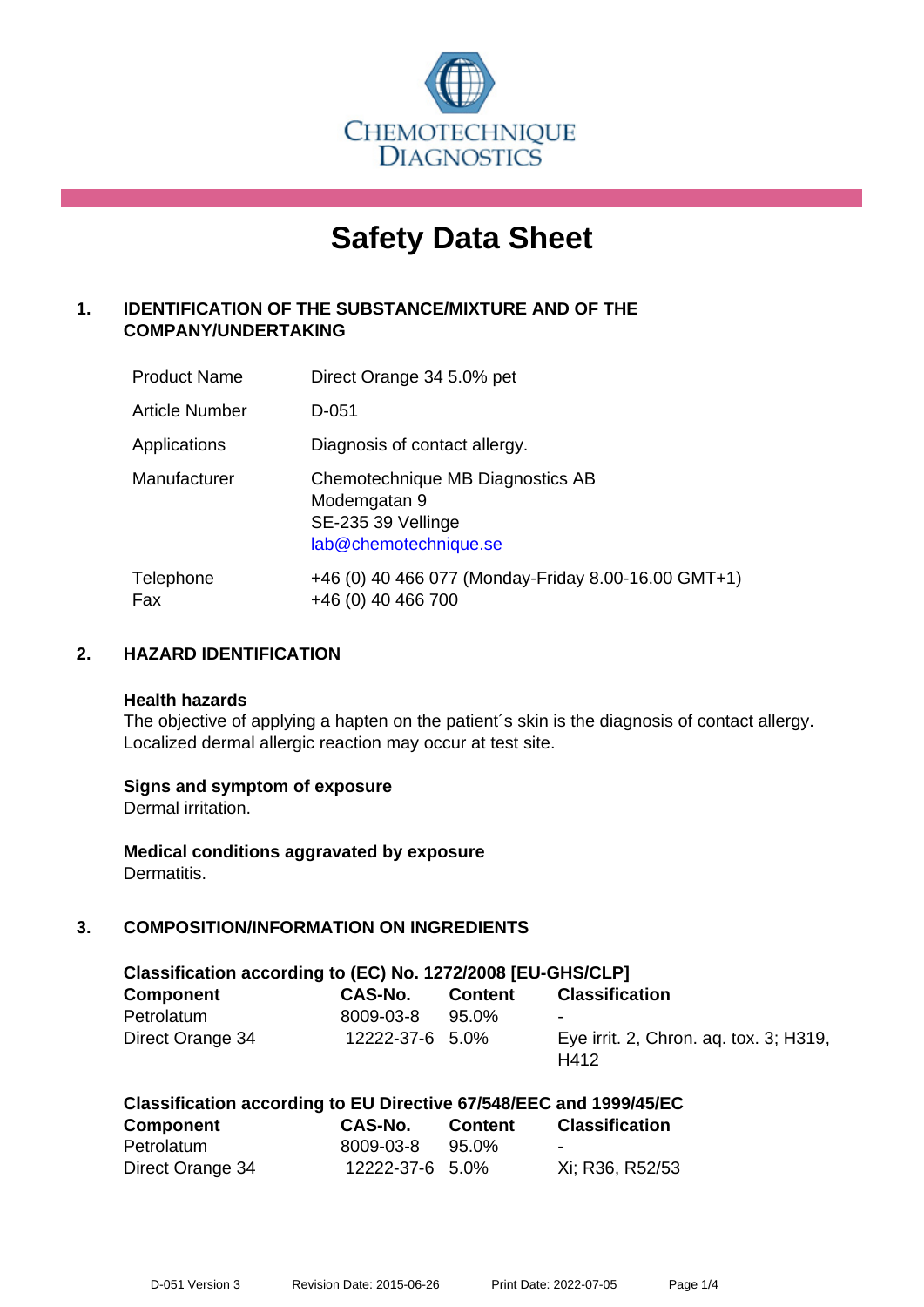## **4. FIRST AID MEASURES**

## **Emergency and first aid procedures**

Obtain medical attention.

# **5. FIRE-FIGHTING MEASURES\***

#### **Suitable extinguish media**

CO2, powder or water spray. Fight larger fires with water spray or alcohol resistant foam.

# **For safety reasons unsuitable extinguishing agents**

Water with full jet.

## **Special protective equipment for fire-fighters**

Wear self-contained respiratory protective device. Wear fully protective suit.

\*Data is shown for petrolatum only

## **6. ACCIDENTAL RELEASES MEASURES**

**Steps to be taken if material is released or spilled** Contain and place in a closed container.

# **7. HANDLING AND STORAGE**

**Precautions to be taken in handling and storage** Store dark at 5-8 C. Avoid extended exposure to light. FOR EXTERNAL USE ONLY.

# **8. EXPOSURE CONTROLS/PERSONAL PROTECTION**

**Respiratory protection** Not required.

**Ventilation** Local exhaust.

**Protective gloves** Disposal gloves.

#### **Eye protection** Not required with normal use.

## **Work/Hygienic practices**

Wash hands after each use.

## **9. PHYSICAL AND CHEMICAL PROPERTIES**

Odour **Odourless** 

Appearance Burgundy Red Semi-solid

Melting point\* 50-55° C Flash point\*  $>100^{\circ}$ C

Boiling point\* No data available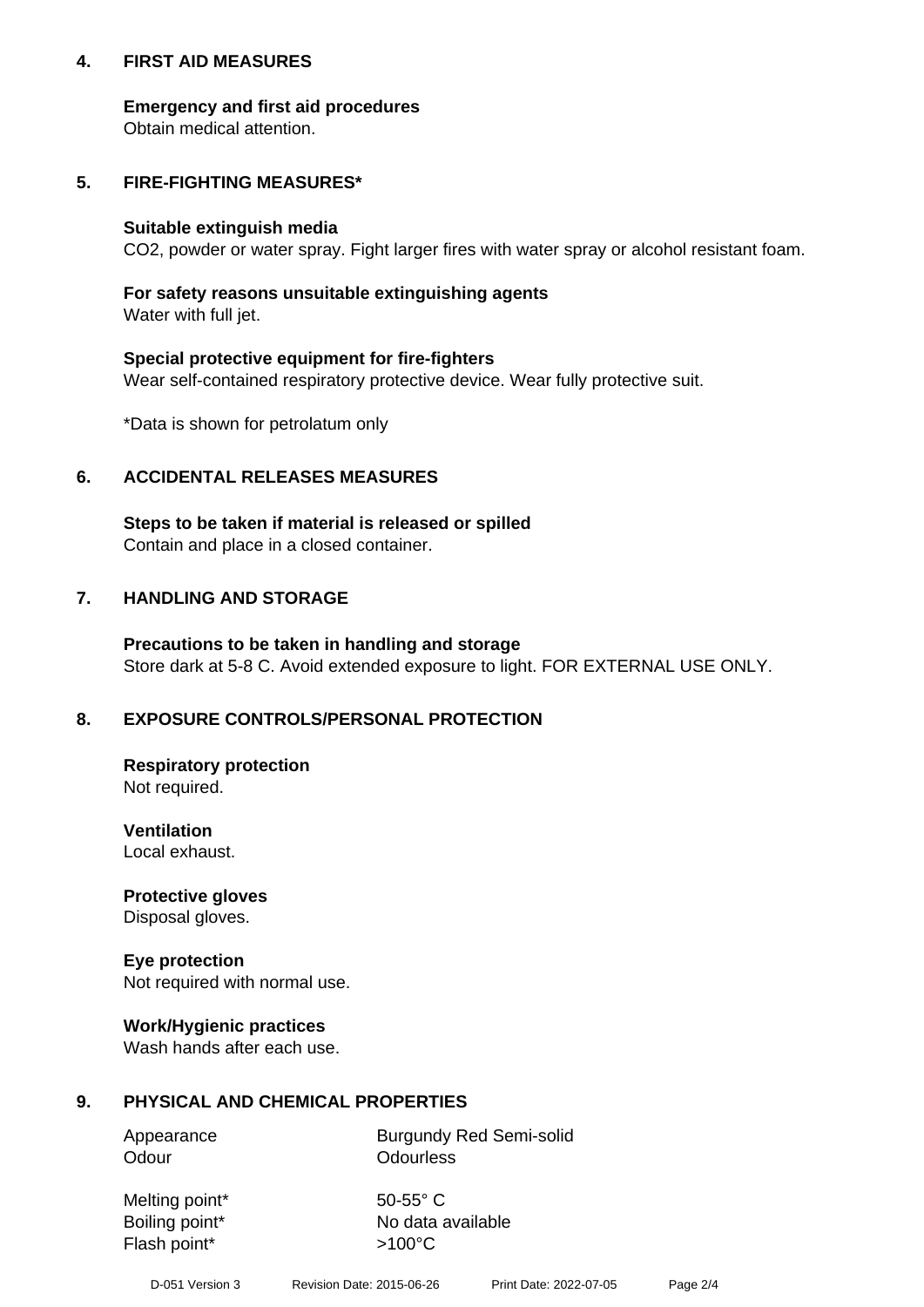Density\* No data available. Solubility in/Miscibility with Water\*

Self ignition\* Product does not self ignite. Danger of explosion\* Product does not present an explosion hazard. Insoluble

\*Data is shown for petrolatum only

# **10. STABILITY AND REACTIVITY**

#### **Incompability**

May react with strong oxidizing agents.

#### **Stability**

Stable at recommended storage conditions.

#### **Hazardous byproducts**

Combustion may generate CO, CO2 and other oxides.

**Hazardous polymerization**

Will not occur.

## **11. TOXICOLOGICAL INFORMATION**

No data available.

## **12. ECOLOGICAL INFORMATION**

No data available.

## **13. DISPOSAL CONSIDERATIONS**

#### **Waste disposal method**

Comply with federal, state/provincial and local regulation.

#### **14. TRANSPORT INFORMATION**

Not dangerous goods.

# **15. REGULATORY INFORMATION**

The classification is according to the latest editions of the EU lists, and extended by company and literature data.

## **16. OTHER INFORMATION**

#### **Text of H-statements and R-phrases mentioned in Section 3**

| Eye irrit. 2     |  | Eye irritation (Category 2)                                                                  |  |  |
|------------------|--|----------------------------------------------------------------------------------------------|--|--|
|                  |  |                                                                                              |  |  |
| H <sub>319</sub> |  | Causes serious eye irritation                                                                |  |  |
| H412             |  | Harmful to aquatic life with long lasting                                                    |  |  |
|                  |  | Page 3/4                                                                                     |  |  |
|                  |  | Chronic aquatic toxicity (Category 3)<br>Revision Date: 2015-06-26<br>Print Date: 2022-07-05 |  |  |